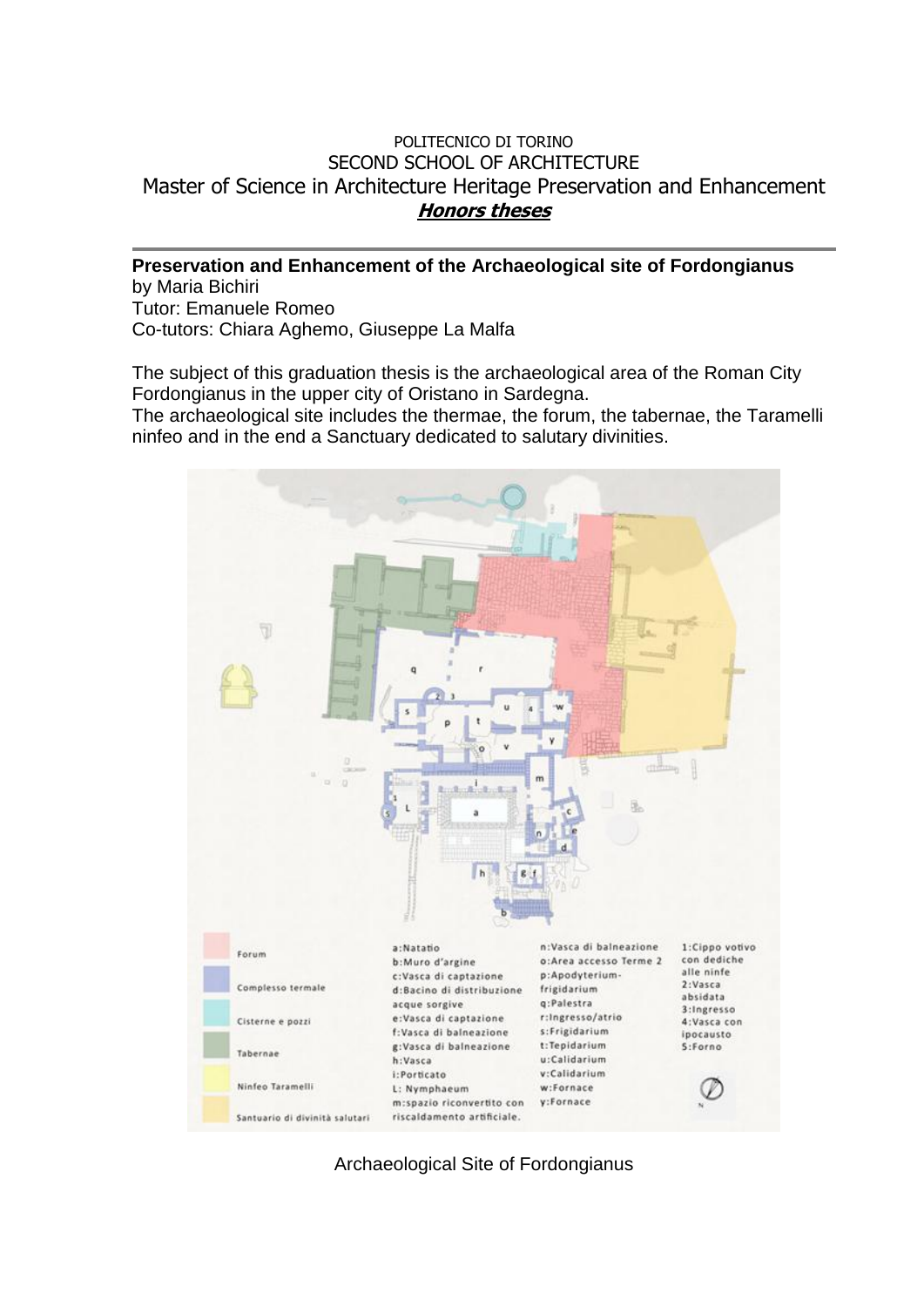The choice of the site for the Romans isn't casual, infact the complex takes advantage of the below volcanic tour, which even being dorment for centuries, permits heating water tables, which reach a temperature of 54 degrees.

The Roman thermae consist of 2 thermals: the first one was erected by Emperor Traiano and is the original thermae, based on natatio, which takes advantage of the sourses of warm water; the second one , instead, is an artificial heating. On the basis of the architectural techniquies used, one believes that the first one is from the  $1<sup>st</sup>$  Century a.c. and the second one beside it, from the  $3<sup>rd</sup>$  Century a.c. Based on historical analysis, we come to the definition of the restoration project and functional adaptation.

The project has as its objective the restoration and enhancement of the archaeological site, using a non-invasive system, which aims at "minimal intervention", focusing on the conservation, but ensuring its enhancement through the use.

You analize the status of the instabilities and you present a proposal of a conservating intervention, formulated on the basis of a visual examination of the artifacts and the realization of a mapping of the decay found.



Mapping of the decay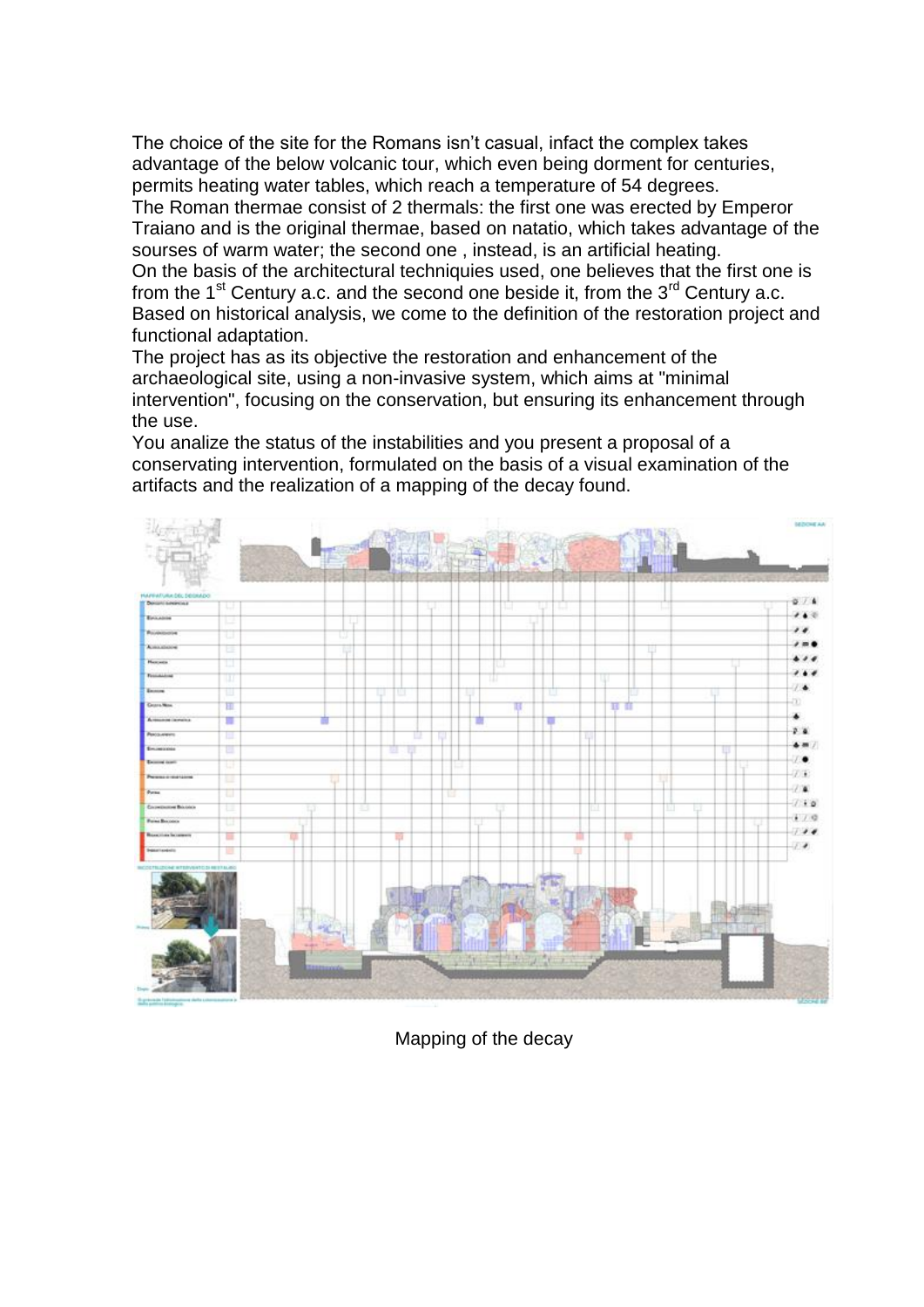The exposure to the atmospheric agents is one of the major causes of deterioration of the complex, to limit the effects you insert "sacrifice surface" with a of mortar layer favoring its protection.

The integration must result in each part easily recognizable and distinguishable from the pre-existence so as not to obstruct and confuse the legibility of the complex.

The completed restoration process is accompanied by a project of revaluation and adjustment which allows its utility.

The project aims to integrate a totally removable, allowing easy reading of the archaeological complex. It involves the insertion of a ticket office/ bookshop, a catwalk at the service of the tour and the area of coverage of the tabernae with frescoes, exposed to the elements.

The walkway allows to overcome the difference in levels of the terrain and allows the connection and access on almost all of the areas archaeological site, without architectural barriers, allowing for the widest visitability for every type of user. The walkway is made from a base composed of a curb placed on the ground, which follows the course of the archaeological finds, an upright and a crossbar made entirely of laminated wood.

The concept of "minimal intervention" and the reversibility also develops in the lighting design, providing a itinerary visit night, encouraging the visitability and enhancement, with installing a implant non-invasive.

The project therefore provides functional lighting in the walkway so as to allow the fruition and the scenographic lighting of the complex.

The distinction between guided tour, with functional lighting and the archaeological site emphasized with scenographic lighting, you make using a different color temperature; providing 3000K (warm) for paths and 4000K (neutral) to the site visitable. Doing so to permit the perceptible visual difference of installation and creating an atmosphere that enhances the the cultural heritage.

The functional lighting of the path is done with led strip placed inside the handrail of the walkway.

The scenographic lighting, it focuses on the facade to the north, heart of the Roman baths,which reproduces an vault that is not present currently. Doing so allows the visitor to perceive the reproposition.

The integration allows you to use light as a means of knowledge and also is not "invasive" in the diurnal path, but rather. Also allows the perception of vault, that in the nocturnal visit create the most emotional impact.